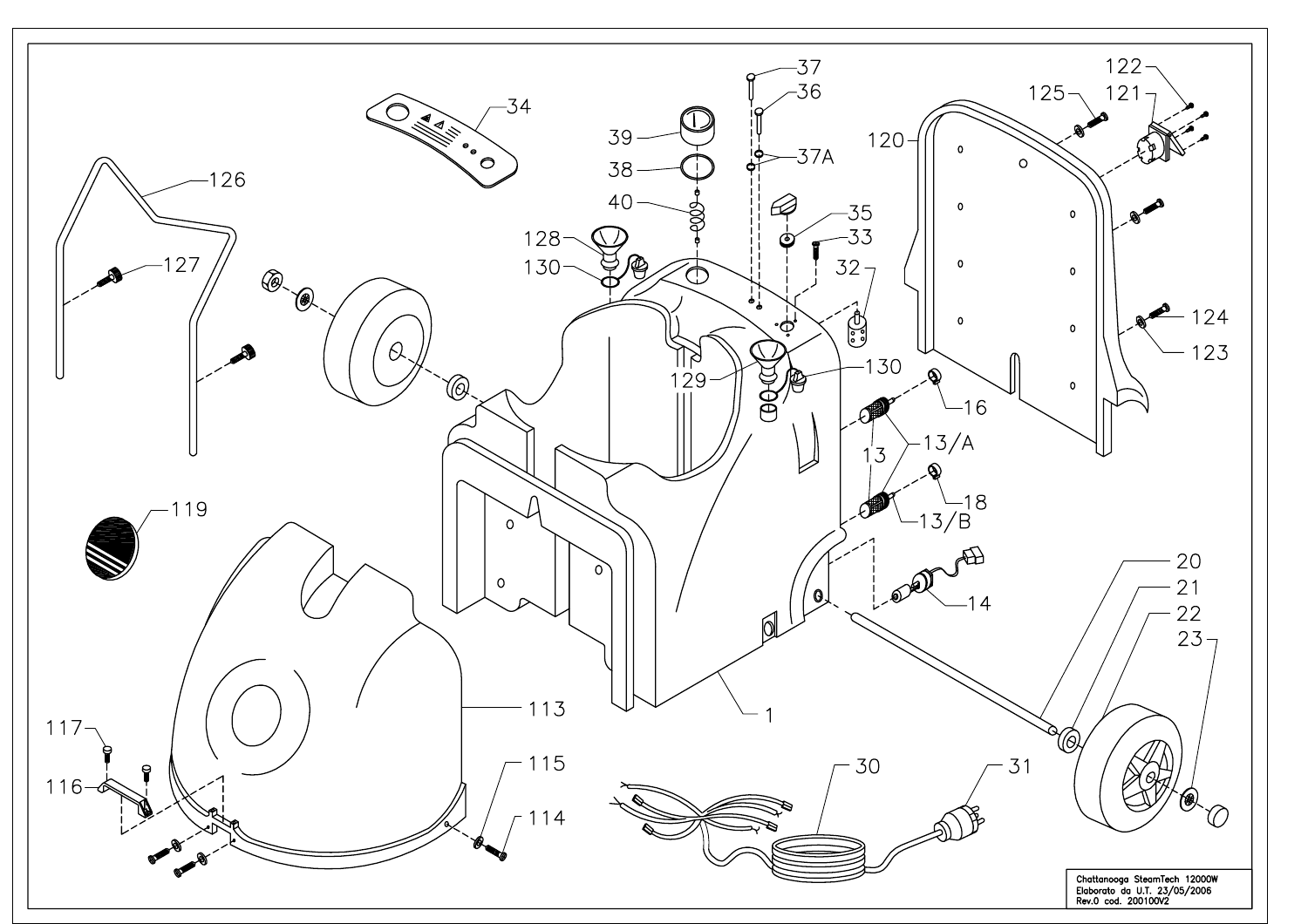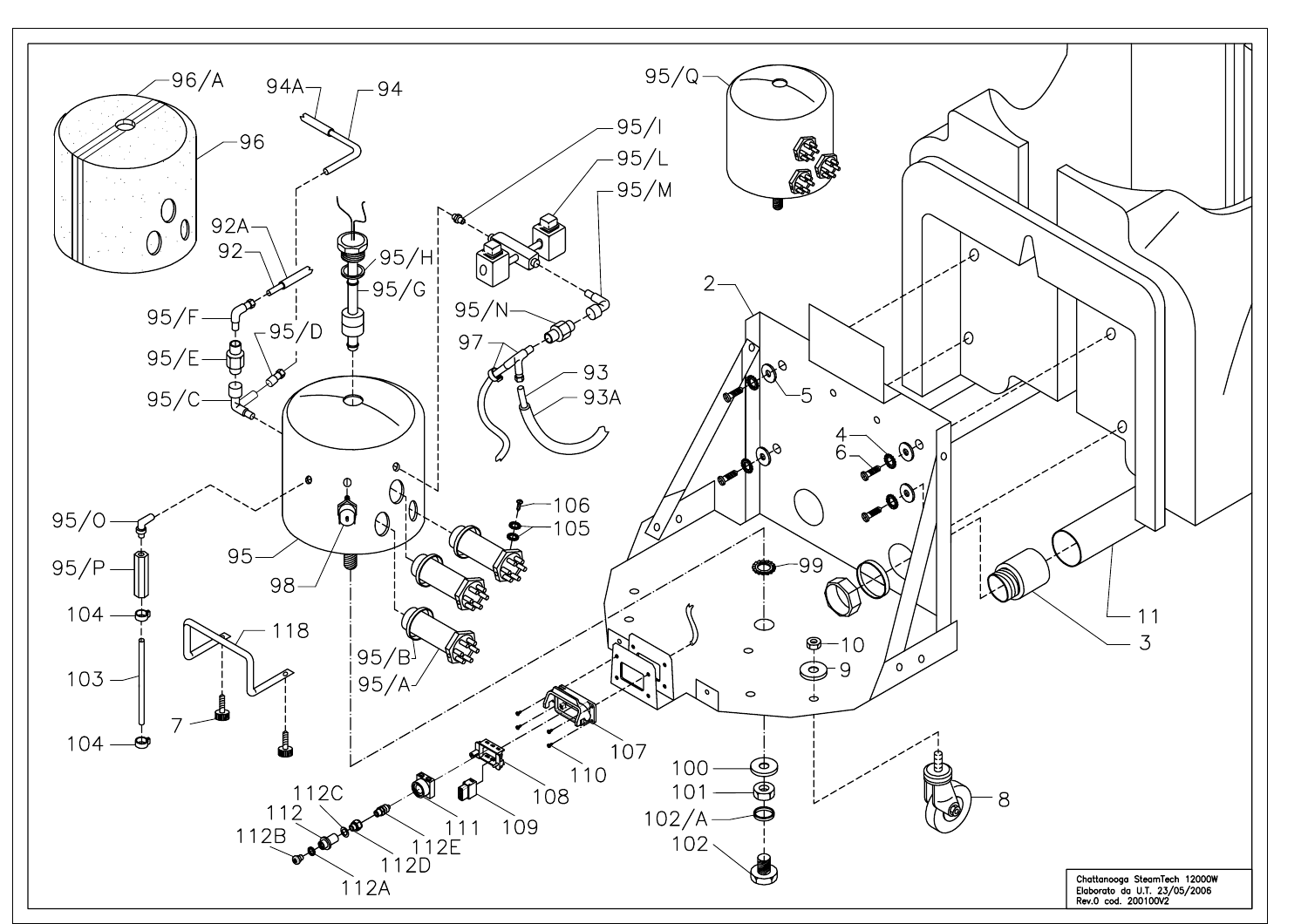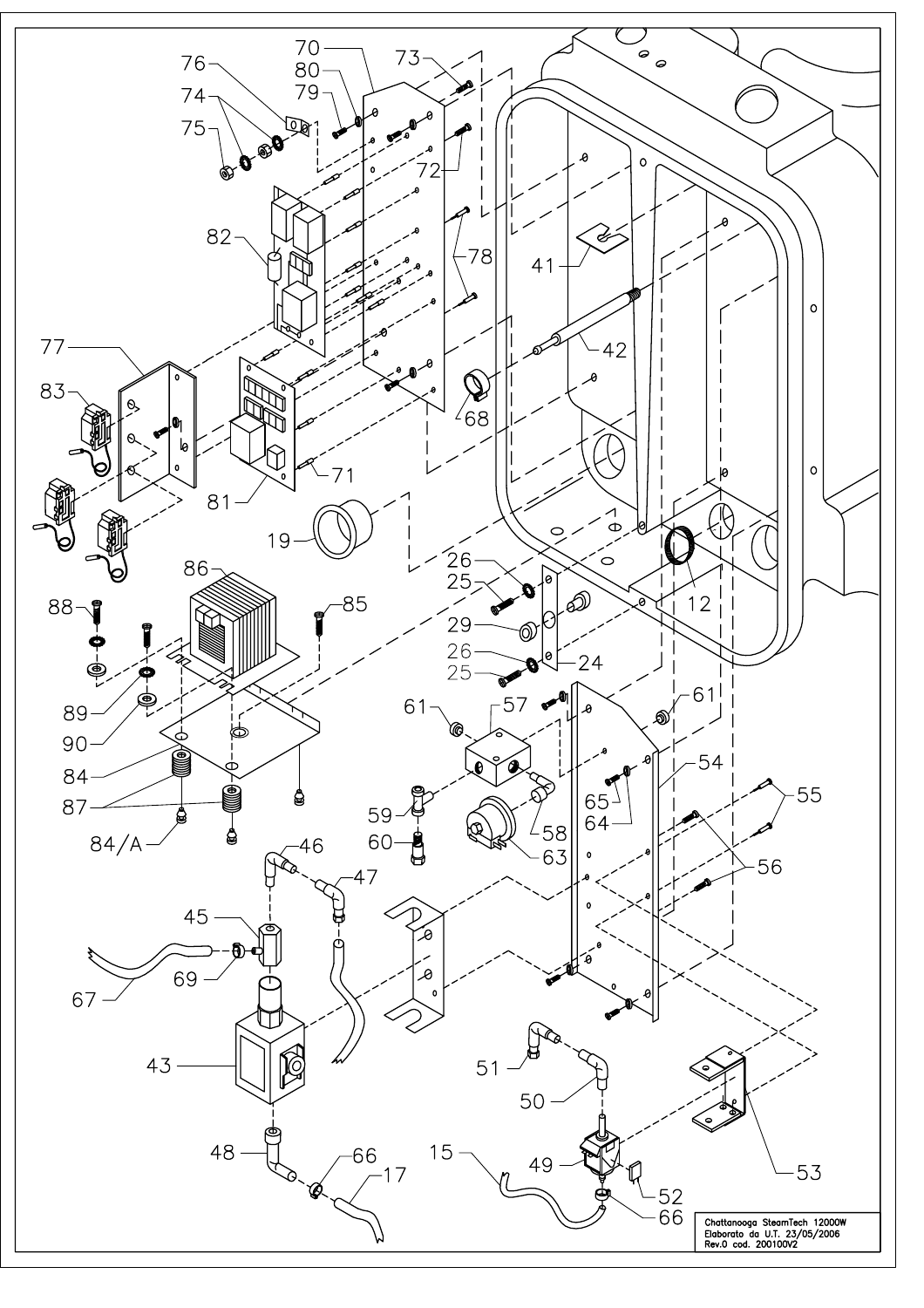| CH. STEAM TECH 12000 10800W 400V 3~ cod. 200100V2 REV.1 02/04/07 |                         |                     |                                                       |                                                                  |  |  |  |
|------------------------------------------------------------------|-------------------------|---------------------|-------------------------------------------------------|------------------------------------------------------------------|--|--|--|
| Pos.                                                             | <b>CODICE</b>           | Q.tà                | <b>DENOMINAZIONE</b>                                  | <b>DENOMINATION</b>                                              |  |  |  |
| $\mathbf{1}$                                                     | CA1181                  | $\mathbf{1}$        | <b>GRUPPO CENTR, SERBAT, BLU</b>                      | <b>BLUE TANK GROUP</b>                                           |  |  |  |
| 2                                                                | RA3085                  | 1                   | STAFFA ANT. CALDAIA-RUOTE                             | <b>MOUNT BASE</b>                                                |  |  |  |
| 3                                                                | PP0007                  | 2                   | RACCORDO TUBO SCATOLA Ø50                             | <b>FITTING</b>                                                   |  |  |  |
| $\overline{4}$                                                   | <b>VI7311</b>           | $\overline{4}$      | RONDELLA DENTELLATA Ø10                               | WASHER Ø10                                                       |  |  |  |
| 5                                                                | <b>VI7313</b>           | 4                   | RONDELLA GREMB. ZN 10X30                              | WASHER ZN 10X30                                                  |  |  |  |
| 6                                                                | VI7125                  | 4                   | VITE M10X20 STEAM TECH                                | SCREW M10X20                                                     |  |  |  |
| 7                                                                | PG5032                  | 2                   | VOLANTINO TMP V1/30/V-M6X20                           | <b>HAND WHEEL SCREW</b>                                          |  |  |  |
| 8                                                                | PG5409                  | $\overline{2}$      | RUOTA Ø100 10MAX15 GIREV.                             | <b>WHEEL Ø100 MAX15</b>                                          |  |  |  |
| 9                                                                | VI7313                  | 2                   | RONDELLA GREMB. ZN 10X30                              | WASHER ZN 10X30                                                  |  |  |  |
| 10                                                               | VI7225                  | $\overline{2}$      | DADO AUTOBLOK M10                                     | NUT M10                                                          |  |  |  |
| 11                                                               | PG5345                  | mt 0.428            | TUBO ELETTRICO Ø50 (S/TECH)                           | <b>HOSE Ø50</b>                                                  |  |  |  |
| 12                                                               | PG5145                  | 2                   | GUARNIZ. TUBI. PASS. EL./IDR.                         | <b>GASKET</b>                                                    |  |  |  |
| 13<br>13/A                                                       | <b>FL9000</b><br>RA3070 | 2<br>$\overline{2}$ | FILTRO DET/ACQ STEAM TECH<br>RIDUZIONE PER PORTAGOMMA | <b>DET/WATER FILTER STEAM TECH</b><br>REDUCTION FOR TUBE COUPLER |  |  |  |
| 13/B                                                             | RA3020                  | 2                   | PORTAGOMMA 7 x1/8"                                    | TUBE COUPLER 7X1/8"                                              |  |  |  |
| 14                                                               | PE2327                  | $\mathbf{1}$        | INTERR. REED GALLEGG. ORIZZ.                          | <b>REED SWITCH HORIZONTAL FLOAT</b>                              |  |  |  |
| 15                                                               | PG5365                  | mt 0.35             | TUBO PVC TRASPARENTE 6X9                              | PVC HOSE 6X9                                                     |  |  |  |
| 16                                                               | PG5247                  | $\mathbf{1}$        | FASCETTA BIFILARE 9.8-10.4                            | CLAMP 9.8-10.4                                                   |  |  |  |
| 17                                                               | PG5365                  | mt 0.6              | TUBO PVC TRASPARENTE 6X9                              | PVC HOSE 6X9                                                     |  |  |  |
| 18                                                               | PG5247                  | $\mathbf{1}$        | FASCETTA BIFILARE 9.8-10.4                            | CLAMP 9.8-10.4                                                   |  |  |  |
| 19                                                               | <b>PP0005</b>           | $\overline{2}$      | TAPPO VANO EL./IDR. S/TECH                            | CAP                                                              |  |  |  |
| 20                                                               | RA3090                  | $\mathbf{1}$        | PERNO RUOTA STEAM TECH                                | <b>WHEEL AXLE</b>                                                |  |  |  |
| 21                                                               | RA3091                  | $\overline{2}$      | SPESSORE PERNO-RUOTA                                  | WHEEL AXLE BLOCK                                                 |  |  |  |
| 22                                                               | PG5416                  | 2                   | RUOTA POSTERIORE S/TECH                               | <b>WHEEL</b>                                                     |  |  |  |
| 23                                                               | PG5245                  | 2                   | COLLARE ELAST. FERMO RUOTA                            | <b>ELASTIC COLLAR FOR WHEEL</b>                                  |  |  |  |
| 24                                                               | RA3094                  | $\mathbf{1}$        | STAFFA CAVO ALIMENTAZIONE                             | <b>MOUNT BASE</b>                                                |  |  |  |
| 25                                                               | <b>VI7188</b>           | $\overline{2}$      | VITE TCB TC M6X10 UNI7687                             | SCREW M6X10                                                      |  |  |  |
| 26                                                               | VI7303                  | $\overline{2}$      | RONDELLA DENTELLATA ZN Ø6                             | WASHER ZN Ø6                                                     |  |  |  |
| 29<br>30                                                         | PE2361<br>PE2098V1      | $\mathbf{1}$<br>1   | PRESSACAV.PLASTICO PG16<br>CAVO DI ALIMENTAZIONE      | <b>CABLE PRESS</b><br>POWER CABLE                                |  |  |  |
| 31                                                               | PE1999                  | $\mathbf{1}$        | SPINA 3P+T 400V ROSSA                                 | RED PLUG 3P+T 400V                                               |  |  |  |
| 32                                                               | PE2270                  | $\mathbf{1}$        | COMMUTATORE 20A 400V                                  | <b>COMMUTATOR</b>                                                |  |  |  |
| 33                                                               | VI7164                  | 3                   | VITE AUTOFIL.2.9X13 T.S.P T.C.                        | <b>SCREW 2.9X13</b>                                              |  |  |  |
| 34                                                               | AD9020                  | $\mathbf{1}$        | ADESIVO SERIG. PANN. COM.                             | STICKER COMAND PANEL                                             |  |  |  |
| 35                                                               | PG5308                  | $\mathbf{1}$        | PASSATUBO ELIS                                        | <b>MOUTHPIECE</b>                                                |  |  |  |
| 36                                                               | PE2225                  | 1                   | SPIA LUM. SERIG. VERDE FAST.                          | <b>GREEN CONTROL LIGHT</b>                                       |  |  |  |
| 37                                                               | PE2219                  | $\mathbf{1}$        | SPIA LUM. SERIG. ROSSA FAST.                          | <b>RED CONTROL LIGHT</b>                                         |  |  |  |
| 37A                                                              | PG5106                  | 2                   | OR 9.25X1.78 NBR GRIGIO                               | O-RING 34.65X1.78                                                |  |  |  |
| 38                                                               | PG5115                  | 1                   | OR 34.65X1.78 NBR NERO                                | O-RING 34.65X1.78                                                |  |  |  |
| 39                                                               | PE2430                  | 1                   | MANOMETRO Ø50 0-16 Bar                                | PRESSURE GAUGE                                                   |  |  |  |
| 40                                                               | PE2414                  | 1                   | CAPILLARE L.500 1/8" F-M                              | CAPILLARY                                                        |  |  |  |
| 41                                                               | RA30003                 | 1                   | STAFFA Ø50 C/VITI PER MANOM.                          | <b>MOUNT BASE</b>                                                |  |  |  |
| 42                                                               | 510303<br>PE2046        | 1<br>1              | TUBO COLLEG. INT. CORTO<br>POMPA ET3000 3/8"FF        | <b>HOSE</b><br>PUMP ET3000 3/8F                                  |  |  |  |
| 43<br>45                                                         | PE2425                  | 1                   | DEAREATORE POMPA ET3000                               | BLEEDER VALVE FOR PUMP                                           |  |  |  |
| 46                                                               | RA30442                 | 1                   | RACCORDO GOMITO 3/8"M-1/8"F                           | <b>ELBOW FITTING</b>                                             |  |  |  |
| 47                                                               | RA3105                  | $\mathbf{1}$        | RACCORDO GOMITO 8X6-1/8"M                             | <b>ELBOW FITTING</b>                                             |  |  |  |
| 48                                                               | RA30372                 | 1                   | PORTAGOMMA 3/8"MASCHIO 90°                            | <b>ELBOW TUBE COUPLER</b>                                        |  |  |  |
| 49                                                               | PE2404                  | 1                   | POMPA ET500P-1/8"F NBR 230/50                         | PUMP ET500                                                       |  |  |  |
| 50                                                               | RA3147                  | $\mathbf{1}$        | RACCORDO GOMITO 1/8"F-1/8"M                           | <b>ELBOW FITTING</b>                                             |  |  |  |
| 51                                                               | RA3104                  | 1                   | RACCORDO GOMITO 6X4-1/8"M                             | <b>ELBOW FITTING</b>                                             |  |  |  |
| 52                                                               | PE2408                  | 1                   | TERMOPROTETTORE 100°C                                 | THERMAL CUT OUT 100° C                                           |  |  |  |
| 53                                                               | RA3056                  | 1                   | STAFFA SUPPORTO POMPA                                 | <b>MOUNT BASE</b>                                                |  |  |  |
| 54                                                               | RA3093                  | 1                   | STAFFA GRUPPO POMPE                                   | <b>MOUNT BASE</b>                                                |  |  |  |
| 55                                                               | VI7022                  | $\overline{2}$      | RIVETTO ALL. ZN NERO Ø4X12                            | RIVET                                                            |  |  |  |
| 56                                                               | <b>VI7188</b>           | 2                   | VITE TCB T. CROCE ZN M6X10                            | SCREW ZN M6X10                                                   |  |  |  |
| 57                                                               | RA3089<br>RA30724       | 1                   | BLOCCHETTO 4 VIE PRESSOST.<br>RIDUZIONE 1/4" 1/8"     | "4 WAY" CONNECTOR<br>REDUCTOR 1/4" 1/8"                          |  |  |  |
| 58<br>59                                                         | RA3132                  | 1<br>1              | RACC. A T 1/8"FX1/8"MX1/8"F                           | <b>ELBOW FITTING</b>                                             |  |  |  |
| 60                                                               | RA3186                  | 1                   | RACC. DRIT. 1/8"M OGIVA Ø4                            | <b>STRAIGHT FITTING</b>                                          |  |  |  |
| 61                                                               | RA3168                  | $\overline{2}$      | TAPPO PER RACCORDO 1/8"M                              | CAP FOR STRAIGHT FITTING                                         |  |  |  |
| 63                                                               | PE2420                  | $\mathbf{1}$        | PRESSOST. 16A 250V 9-15 Bar                           | PRESSURE SWITCH 9-15 Bar                                         |  |  |  |
| 64                                                               | VI7316                  | 4                   | ROND. GREMB. 6X16                                     | WASHER 6X16                                                      |  |  |  |
| 65                                                               | VI7041                  | 4                   | <b>VITE 5X10</b>                                      | SCREW 5X10                                                       |  |  |  |
| 66                                                               | PG5247                  | $\overline{2}$      | FASCETTA BIFIL.9.8-10.4                               | CLAMP 9.8-10.4                                                   |  |  |  |
| 67                                                               | PG5365                  | mt 0.35             | TUBO PVC TRASPARENTE 6X9                              | PVC HOSE 6X9                                                     |  |  |  |
| 68                                                               | PG5247                  | 1                   | FASCETTA BIFIL.9.8-10.4                               | CLAMP 9.8-10.4                                                   |  |  |  |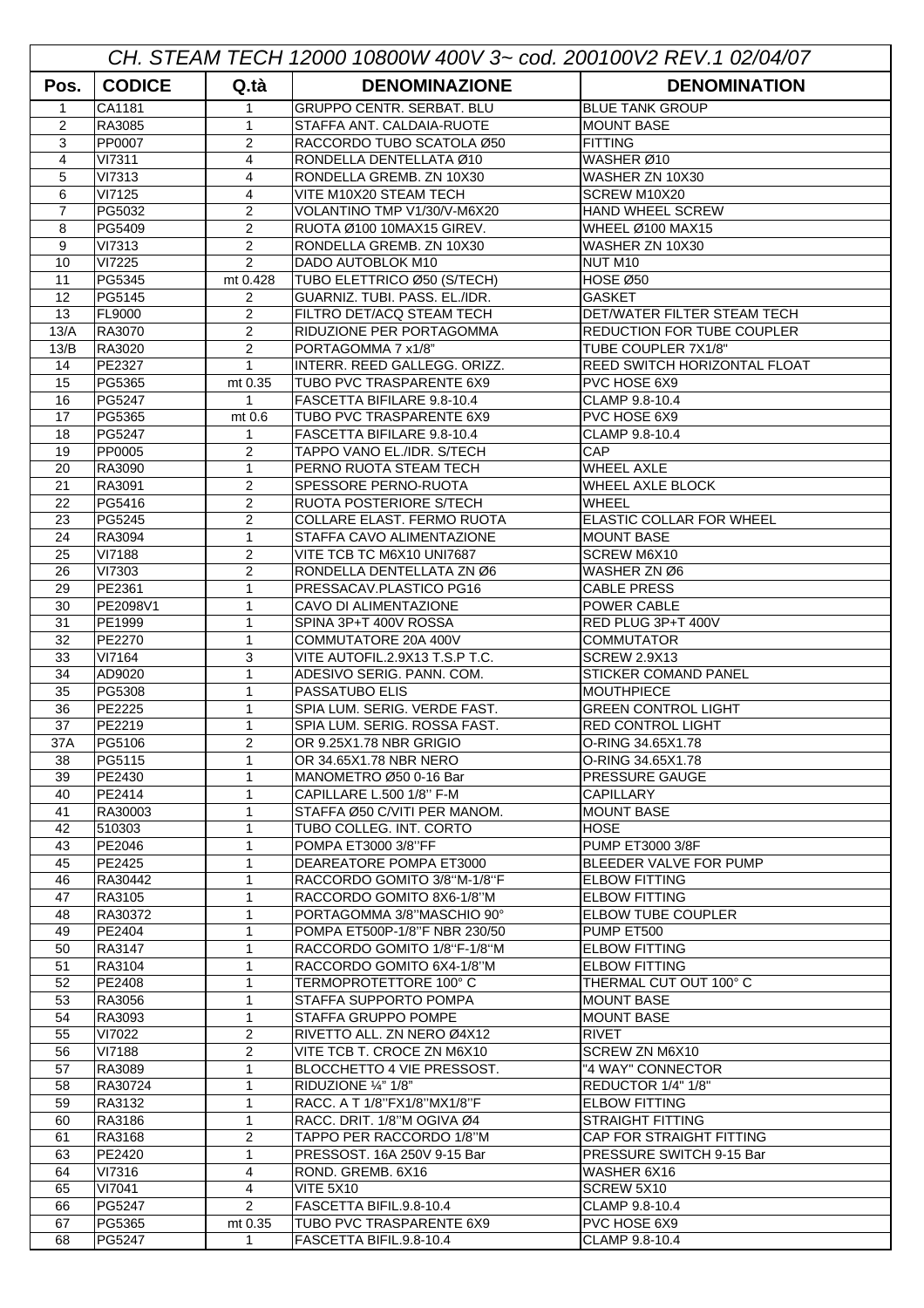| 69    | PG5246        | 1              | FASCETTA BIFIL. 10.4-11              | CLAMP 10.4-11                      |
|-------|---------------|----------------|--------------------------------------|------------------------------------|
| 70    | RA3092        | $\mathbf{1}$   | STAFFA GRUPPO SCHEDE                 | <b>MOUNT BASE</b>                  |
| 71    | PG5054        | 9              | <b>DISTANZIATORE IN PLASTICA</b>     | PLASTIC SPACER                     |
| 72    | <b>VI7148</b> | 9              | VITE 4.8 MET. ZN TC TC 3X8           | SCREW 4.8 ZN 3X8                   |
| 73    | <b>VI7157</b> | 2              | VITE 4.8 MET. ZN TC 4X16             | SCREW 4.8 ZN 4X16                  |
| 74    | <b>VI7318</b> | 4              | RONDELLA DENTELLATA Ø4               | WASHER Ø4                          |
| 75    | VI7212        | 4              | DADO ZINCATO Ø4                      | NUT ZN Ø4                          |
| 76    | PE2370        | 1              | FASTON F 6.3 C/FORO VITE             | <b>TERMINAL</b>                    |
| 77    | RA3087        | $\mathbf{1}$   | STAFFA SUPP. TERMOSTATI              | <b>MOUNT BASE</b>                  |
| 78    | VI7022        | $\overline{2}$ | RIVETTO ACCIAIO 4X12                 | <b>RIVET</b>                       |
| 79    | VI7041        | 4              | <b>VITE 5X10</b>                     | SCREW 5X10                         |
| 80    | VI7316        | 4              | RONDELLA GREMB. 6X16                 | WASHER 6X16                        |
| 81    | PE2347        | 1              | SCHEDA CIRC. ELETTR. TVAP20          | ELECTRONIC BOARD TVAP20            |
| 82    | PE2349        | $\mathbf{1}$   | SCHEDA CONT. POT. TVAP30             | ELECTRONIC BOARD TVAP30            |
| 83    | PE2047        | 3              | TERMOSATO A BULBO 260°C RM           | <b>RESET CONTROL THERM.</b>        |
|       |               |                |                                      |                                    |
| 84    | RA3088        | $\mathbf{1}$   | STAFFA S/TRASFORMATORE               | <b>MOUNT BASE</b>                  |
| 84/A  | PG5005        | 4              | <b>GOMMINO NERO BASE INF. TRESOR</b> | <b>RUBBER STOPPER BOTTOM COVER</b> |
| 85    | <b>VI7188</b> | 1              | VITE TCB T.C. ZN M6X10               | <b>SCREW ZN M6X10</b>              |
| 86    | PE2051        | 1              | AUTOTRASF. 1200W 400/230V            | TRANSFORMER 400/230V               |
| 87    | VI7316        | 9              | RONDELLA GREMB. 6X16 ZN              | WASHER ZN 6X16                     |
| 88    | VI7149        | 2              | <b>VITE8.8 ZN 6X20</b>               | <b>SCREW 8.8 ZN 6X20</b>           |
| 89    | VI7303        | 2              | RONDELLA DENT. ZN Ø6                 | WASHER ZN Ø6                       |
| 90    | VI7316        | $\overline{2}$ | ROND. GREMB. 6X16 ZN SP.1.5          | WASHER ZN 6X16                     |
| 92    | RA3201        | mt 0.93        | TUBO TEFLON Ø6X8                     | <b>HOSE</b>                        |
| 92/A  | PG5360        | mt 0.83        | TUBO EPDM 12X15 (S/TECH)             | <b>HOSE</b>                        |
| 93    | RA3209        | mt 1.35        | TUBO TEFLON Ø6X4                     | <b>HOSE</b>                        |
| 93/A  | PG5338        | mt 1.15        | TUBO EPDM NERO Ø 7X10                | <b>HOSE</b>                        |
| 94    | RA3210        | mt 0.97        | TUBO TEFLON Ø4X2                     | <b>HOSE</b>                        |
| 94/A  | PG5338        | mt 0.87        | TUBO EPDM NERO Ø 7X10                | <b>HOSE</b>                        |
| 95    | 990045        | 1              | CALDAIA CON RESISTENZE               | <b>BOILER</b>                      |
| 95/A  | PE2522        | 3              | RESISTENZA 3600W 230V                | <b>HEATING ELEMENT</b>             |
| 95/B  | PG5139        | 3              | GUARNIZIONE ALLUM. 42X50X1.5         | <b>GASKET ALUMINIUM</b>            |
| 95/C  | RA30803       | 1              | RACCORDO 75° 1/8FX1/8FX1/8M          | <b>ELBOW VALVE</b>                 |
| 95/D  | RA3186        | 1              | RACCORDO DRITTO 1/8 C/OGIVA          | <b>STRAIGHT VALVE</b>              |
| 95/E  | RA3048        | 1              | VALVOLA N/RIT MOLLA DURA             | <b>NON RETURN VALVE</b>            |
| 95/F  | RA3167        | $\mathbf{1}$   | RACCORDO GOMITO 6X8-1/8F             | <b>ELBOW VALVE</b>                 |
| 95/G  | RA3327        | 1              | TAP. OTTONE C/SONDA 110mm            | <b>BRASS CAP +PROBE</b>            |
| 95/H  | PG51033       | 1              | GUARNIZ. TEFLON Ø33.5X40X2           | <b>GASKET</b>                      |
| 95/1  | RA3187        | $\mathbf{1}$   | RACCORDO DRITT. 1/8"MX1/8"M          | <b>STRAIGHT VALVE</b>              |
| 95/L  | PE2337        | 1              | ELETTROV. 6650+2 BOBINE 230V         | SOLENOID VALVE DOUBLE OUTLET       |
| 95/M  | RA3147        | $\mathbf{1}$   | RACC. GOMITO 1/8"F-1/8"M             | <b>ELBOW VALVE</b>                 |
| 95/N  | RA3409        | $\mathbf{1}$   | VALV. N/RIT. MM MOLLA DEBOLE         | NON RETURN VALVE                   |
| 95/O  | RA3147        | 1              | RACC. GOMITO 1/8"F-1/8"M             | <b>ELBOW VALVE</b>                 |
| 95/P  | RA3406        | $\mathbf{1}$   | VALVOLA 1/8"M 12 Bar PGØ9            | PRESSURE VALVE 7.5 Bar             |
| 95/Q  | 090270        | 1              | CALDAIA COMPLETA S/TECH 12K          | <b>COMPLETE BOILER</b>             |
| 96    | IS4020        | $\mathbf{1}$   | <b>ISOLANTE CALDAIA DX</b>           | <b>BOILER INSULATION</b>           |
| 96/A  | IS4021        | $\mathbf{1}$   | <b>ISOLANTE CALDAIA SX</b>           | <b>BOILER INSULATION</b>           |
| 97    | PG7010        | 1              | UGELLO M + TUBO TEFLON               | MALE NOZZLE+TEFLON HOSE            |
|       |               |                |                                      |                                    |
| 98    | PE2334        | 1              | TERMOSTATO 175° C RIPRIST.           | <b>RESET THERMOSTAT</b>            |
| 99    | VI7335        | 1              | RONDELLA DENT. INOX Ø20              | WASHER INOX Ø20                    |
| 100   | <b>VI7336</b> | 1              | RONDELLA PIANA INOX Ø20              | WASHER INOX Ø20                    |
| 101   | VI7203        | $\mathbf{1}$   | DADO Ø24XL 6X1/2"GAS                 | NUT 6X1/2" GAS                     |
| 102   | RA3163        | $\mathbf{1}$   | TAPPO DREN. 3/8"M FIL. CIL.          | <b>DRAIN CAP</b>                   |
| 102/A | PG51164       | $\overline{2}$ | OR 14.00X1.78 NBR NERO               | O-RING 14.00X1.78 NBR              |
| 103   | RA3201        | mt 0.135       | TUBO TEFLON 6X8                      | HOSE                               |
| 104   | PG5203        | 1              | FASC. STRIK CLX 09017 7-9            | <b>SINGLE EAR CLAMP</b>            |
| 105   | <b>VI7318</b> | 2              | ROND. DENTELLATA Ø4                  | WASHER Ø4                          |
| 106   | VI7152        | $\mathbf{1}$   | VITE AUTOF. CR. NERA 3.5X9.5         | <b>SCREW CR. 3.5X9.5</b>           |
| 107   | PE30045       | 1              | <b>CUSTODIA DA PANNELLO</b>          | CONNECTOR COVER W/ SNAP            |
| 108   | PE30015       | 1              | <b>TELAIO INCERNERATO</b>            | <b>FRAME FOR 3 CONNECTORS</b>      |
| 109   | PE30035       | 1              | <b>FRUTTO 1 MODULO</b>               | CONNECTOR FOR 12P CONTACT          |
| 110   | VI7152        | 4              | VITE AUTOF.CR. NERA 3.5X9.5          | <b>SCREW 3,5X9,5</b>               |
| 111   | PP00195       | 1              | <b>BLOCCHETTO ISOLANTE</b>           | INSULATION BLOCK FOR NOZZLE        |
| 112   | 7200124       | $\mathbf{1}$   | ATTACCO PER UGELLO MASCHIO           | COUPLER FOR MALE NOZZLE            |
| 112/A | PG51004       | $\mathbf{1}$   | <b>GUARNIZIONE TEFLON+OR</b>         | TEFLON GASKET + OR SILICONE        |
| 112/B | 7200134       | $\mathbf{1}$   | <b>UGELLO MASCHIO M8</b>             | MALE NOZZLE M8X1 M                 |
| 112/C | VI7339        | 1              | RONDELLA DI SPESSORAMENTO            | <b>WASHER 10X16X0,5</b>            |
| 112/D | RA3142        | 1              | RACCORDO GOMITO 1/8F x 1/8m          | STRAIGHT VALVE 1/8"FX1/8"M         |
| 112/E | RA3183        | 1              | RACCORDO DIRITTO 6x8 1/8m            | STRAIGHT VALVE 6X8 1/8"M           |
| 113   | CA1182        | 1              | COFANO ANTERIORE BLU                 | <b>BLUE FRONT BODY</b>             |
| 114   | VI7190        | 4              | VITE M6X55 ZN "BUTTON HEAD"          | SCREW M6X55 ZN "BUTTON HEAD"       |